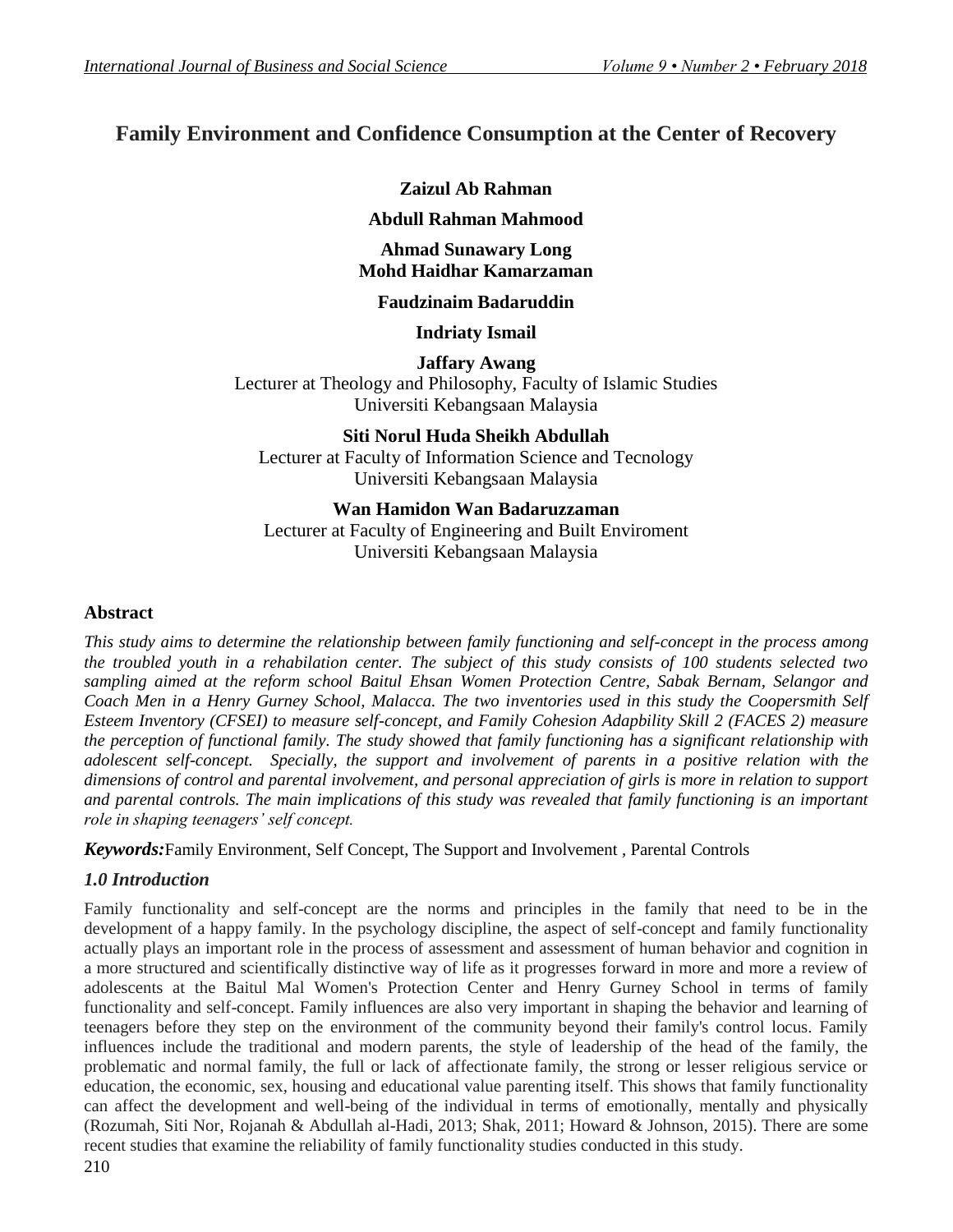One of the studies on the study of the functionality of the family is the study by Robinson, Post and Khakee (1992) using test-retest techniques. A total of 151 prisoners were used as subjects in which two prisoners of serious criminal cases were asked to answer questions.

The survey was conducted in two separate situations within two weeks. The results show that the reliability of the re-test within two weeks is 0.83, while the alpha coefficient is 0.85. The findings of this study show that this test tool provides reliable and reliable information. If we look closely at the functionality of the family functionality there are many testing tools used for various purposes to get accurate and objective information on the results of a study on the level of family functionality. This study actually has a tremendous impact on teenage life. Accurate and effective information is needed to help make decisions that have a high degree of authenticity, confidence and consistency. Fernando I. Rivera, Peter J. Guarnaccia, Norah Mulvaney-Day, Julia Y.Lin, Maria Torres and Margarita Alegria (2017) conducted a study on 2540 subjects comprising high school students to see the extent of the relationship between the functionality of a teenage family with the individual's self-esteem. The selected subjects are among the students who have both parents and live with them. The results of the study show that there is a relationship between family functionality between parent and individual communications. Family functionality in the life of a teen plays an important role in the development of one's personality. The Hamsan survey, Hanina Halimatusaadiah (2012) conducted on 120 students aged 12 to 18 found that family functionality had significant relationships with the formation of a teenager's personality. The dimensions of extreme family functionality control negatively affect the personality of a teenager. The existence of risk factors in the family also has a negative impact on family functionality and the self-concept of family members (Sobolenski & Amato, 2015). Fallon (2011) who studies the relationship between family functionality and child development finds that adolescents will experience better adaptation processes when their family members are united, often expressing their feelings and managing their homes properly. Alicia S.M. Leung et al (2011) conducts a survey on 145 Hong Kong university students on the influence of adolescence in adolescent relationships with their parents towards family functionality. The findings show that the closer adolescent relationship with their parents is the higher the functionality of the family. The relationship density factor also affects their family relationship. Hampson, Hulgus and Beavers (1991) use the 'concurent validity' approach to see the validity issues of FACES family 2. In the study, FACES 2 has been correlated with 'Self-Reports Family Inventory (SFI) and found that the correlation coefficient shown is high and significant for SFI with cohesion value ( $r = .93$ ;  $k < .01$ ) and adaptability  $(r = .79, ; .01)$ . Based on Zaizul Ab Rahman study (2013) who studied the prisoners of Kajang prison and the findings of the study using the FACES 2 and WART tests showed that the correlation obtained was positive and the relationship was significant ( $r = .017$ ,  $k < .05$ ). Thus there is no significant relationship between WART's addiction to FACES family functionality 2. So it shows that the functionality of the family works for nonaddictive work. In the context of local study Azaman (2000) found that the validity of the criterion associated with the method of correlating family function FACES 2 with the self-concept marking as the corresponding criterion variable shows that the correlation coefficient obtained is significant ( $r = .50$ ; k <.01). This shows that adolescents who perceive their families well will tend to have a high self-concept. Self-esteem refers to individual values or views to oneself whether positive or negative. Positive views lead to high self-esteem, but negative views lead to low self-esteem. Individuals with high self-esteem are confident of their own ability abilities and know their strengths and weaknesses. Rathus (1990) explains self-esteem as one's evaluation and valuing of oneself. With that in general, self esteem is our evaluation of our self. Global self-esteem is our overall evaluation of our self, how we generally feel about our self (Dusek, 1996). The individual's ability to self-assess will determine whether he is able to position his or her actual capabilities behind the martial law mechanisms. The desire to respect yourself is essential that individuals do not feel inferior and have no confidence in life. In this article the discussion will focus on two dimensions that demonstrate the individual nature, feelings, behaviors and behaviors in the social context of 'extroverts' and 'instroverts'. The individual 'extrovert' is someone who coexists with others, 'impulsive', 'strong' speaking and socializing. While 'instrovert' shows the tendency to be solitary, shy, willing to do the work alone and quietly (Zaizul, 2017).

#### *2.0 Research Objective*

This study aims to see how far the family phenomenon, especially the functionality of the family can affect the self-esteem of their adolescent children. This study focuses on three dimensions of parenting behavior ie support, control and involvement in the adolescent's self-esteem relationship.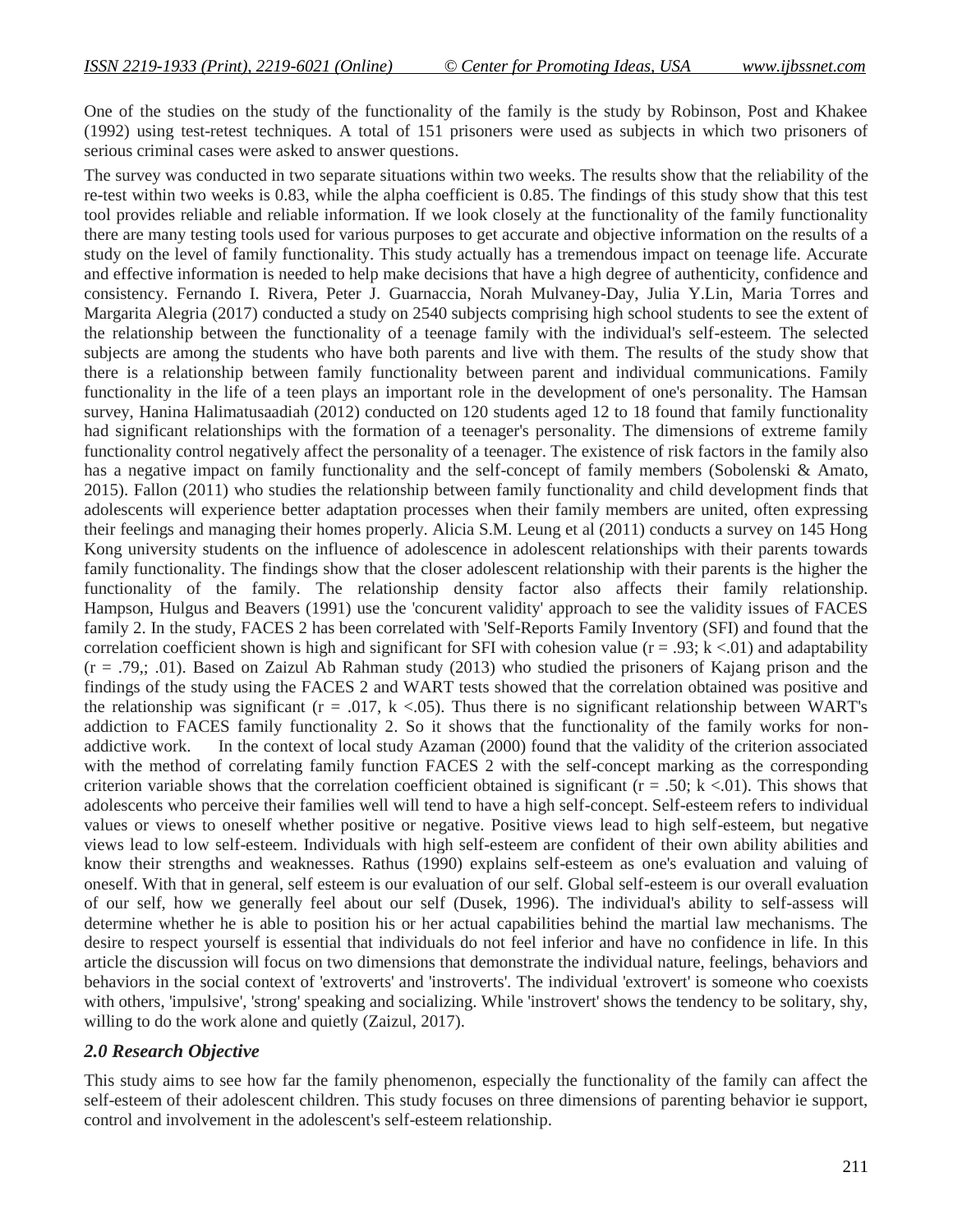Research questions In the context of this study, family behavior is presumed to be the main variable in influencing adolescent self-concept in da'wah movement. Parents are people who have a significant influence in the life of a teenager. Research Hypotheses A total of 3 hypotheses were formed based on the divided behavioral approach to support, involvement and parental control that can affect the adolescent's self-concept: 1. There is parental support that has significant relationship with adolescent self-esteem. 2. There is a parental involvement that has significant relationship with adolescent self-esteem. 3. There is a parental control that has significant relationship with adolescent self-esteem. Research area The study was conducted at the Baitul Ehsan Women's Protection Center, Sabak Bernam Selangor and Men's Coach at Henry Gurney School, Tanah Masjid, Melaka was chosen because the researcher wanted to generalize this school only because of the limitations faced by the researcher as described earlier. Because its target population consists of urban teens who are more influenced by various aspects such as peers, mass media or community circles. Respondents also represent middle-class and education.

#### *3.0 Methodology*

A total of 100 trainers were selected as the subject of study. Selection of the subject is done by a purposed sample. To meet the objective of the study, the selected sample is based on the layer sampling method, or strata. Layered layers are a method of sampling samples in a purposeful manner but from each strata in the population. (Zaizul, 2013). Therefore, samples selected by sample are based on age and gender. All the subjects in this study were aged between 13 -17 years old. Instrument of Study The questionnaire for this study was modified based on the inventory of Family Adapbility Cohesion Skill 2 (FACES 2) and Culture- Free Self-Esteem Inventory (CFSEI). The research instrument is divided into 3 main sections. Part A contains questions related to background information of respondents such as. Part B has items modified from the FACES questionnaire 2. Part C contains items modified from the FACES 2 questionnaire which measures self-esteem. Data analysis The data were analyzed using descriptive and inference methods. The descriptive approach used is the percentage, frequency. Percentage and frequency are used to show the respondents' demographic composition. While for inferential approaches, Pearson's correlation is used to see the relationship between dimensions of parenting behavior with self-esteem. While the t-test is used to see the difference between self-esteem between sexes. The raw data obtained will be arranged on a table in percentage, min, correlation and t-test.

#### *4.0 Results And Discussion*

Analysis of Findings and Discussions The findings show a significant relationship between parental support and adolescent self-concept. The first hypothesis assumes there is a significant relationship between parental support and adolescent self-esteem. The results showed that there was a very high parent support (0.97), the correlation between support with adolescent self esteem was significant (0.00) at the level of 0.05. The results of this study show that parents as a significant person in teenage life still play an important role in the development of appreciationa teenager's self. The second hypothesis assumes there is a significant relationship between parental involvement and adolescent self-esteem. The results of the analysis show that there is significant and significant involvement of parents with high second self esteem (0.60). The relationship between parents involvement and adolescent self esteem was significant (0.00) at the level of 0.05. The results of this study show that parents as a significant person in teenage life still play an important role in the development of a teenager's self-esteem. Ineffective relationship between parental control and adolescent self-concept. The third hypothesis assumes there is a significant relationship between parental control and adolescent self-esteem. While the results of the study show that parental control has no significant relationship with self-esteem. There is a significant parental support difference between adolescents and girls. The fourth hypothesis assumes there is a significant parental support difference between adolescents and girls. It was found that the male self esteem concept was 17.02, while the female mean was 16.91, there was a significant difference with t-test analysis of 0.035 <0.05. The results of this study found that male adolescents need more support than women in adolescents. Because of the physical growth of male adolescents in this stage, they are more emotional and dependent on parents. Lack of parental support, low self-esteem, low academic achievement, impulsive behavior, poor social adjustment or perhaps anti-social occurrence. (Peterson & Rolkins, 1987).

The fifth hypothesis assumes that there is a significant involvement of parents among adolescents and girls. The results of the analysis have shown that there is no significant difference between male and female adolescents. This is clearly seen with the results of the T-Test analysis where 0.68> 0.05. The finding of this study shows that there is no significant difference between parents and girls.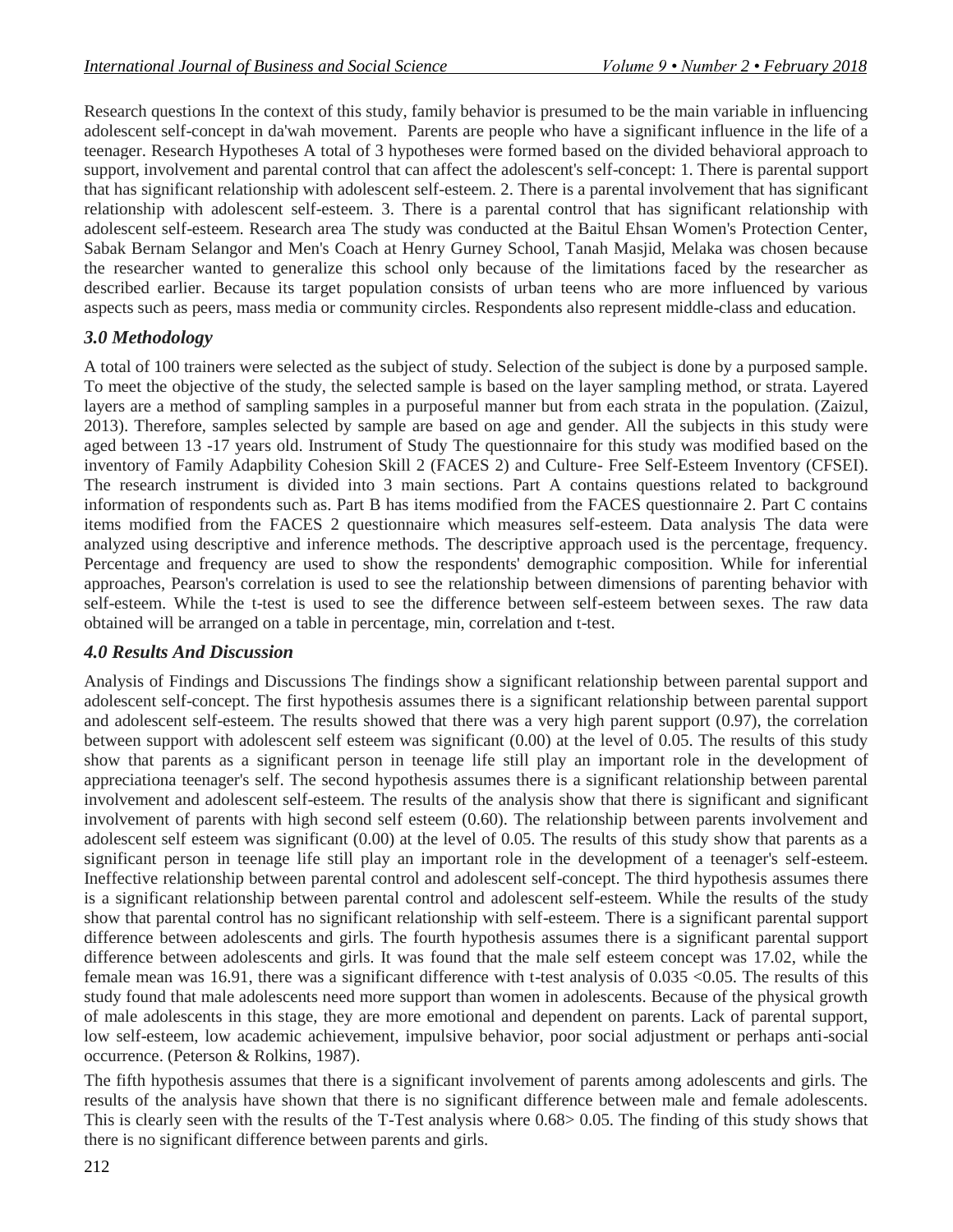Henry, Wilson and Peterson (1989) found that all teens need attention and companionship from parents. There is no significant difference in parental control between adolescent boys and girls. The sixth hypothesis assumes there are significant differences in parental control. The results of the analysis have shown that there is no significant difference between male and female adolescents. This is clearly seen with the t-test of 0.43> 0.05.

There is no significant difference in the self-concept between teenage boys and girls. The results of the analysis have shown that there is no significant difference between male and female teenager self esteem. This is clearly seen with the results of T-test 0.66> 0.05. For this reason, the hypotheses constructed have been rejected. Family Functional Dimensions. Overall study analysis found that control dimensions were highest or strongest at a mean of 1.930, followed by the mean dimension of average mean score of 1.766, while the support dimension was at least one 1.698. With this decision, it follows that parental controls are paramount among parents. From the results of this study, it is said that parental control can also affect the self-esteem of adolescent children. Teenagers will feel themselves valued and welcomed by their families if their parents are not too much of their wrongs and behaviors. Conclusion So far, local studies on the relationship between family relations and the development of children's adolescence are still short (Barry J. Fallon & Terry V.P. Bowles, ,2011). This situation led to a lack of local references when compared to foreign references. It is recommended that further study on the effects of family functionality on the formation of adolescent self-esteem. In a further study, the sample of the study is intended to cover various aspects that can reflect the true population of the community. In this way, the results of the study can be generalized to wider populations, such as ethnic (Malay, Chinese, Indian), socioeconomic classes (subordinates, middle and upper classes) and residences (urban and rural). In terms of variables to be studied, proposed variables such as family structure, family type, parent's relationship with the child's quality (Zaizul, 2012) and quality of siblings are also taken into account (Howard, S., & Johnson, B.,2015). In addition, it is proposed that further studies not only take into account parenting behavior in the family setting but also from outside the family, such as peers and schools (Block, J., & Tarula, E, 2014).

Furthermore, other factors in teenage life may also contribute to adolescent self esteem other than family functionality such as social interaction, physical and mental abilities and academic achievement may also be important in influencing the creation of self-esteem in the process of da'wah (Zaizul, 2017). In further studies, the variables mentioned above can also build a more complete model with respect to factors contributing to the development of self-esteem. In terms of means of data collection, data on the functionality of family data are collected from parents and adolescents so that decisions can implicate the differences in the interpretation of the meaning of the external behavior of both parents and adolescents(Zaizul, 2013).

#### *5.0 Conclusion*

Overall it is found that the adolescent's self-evaluation is in line with individual perceptions of parents' responses to them. The dimensions of family functionality with support and involvement are positively associated with the adolescent's self-esteem because these dimensions can give advice to teens about the value inherent in him and his significance in the life of the parents, while the dimensions of control that carry the negative element are found to be directly related negative, this is because control is a parent's attempt to control and direct the behavior and activity of a child who may be preventing their chances of exploring their locus locus factor (Coopersmith, S.C.,1987). Researchers hope to assist certain parties to make a reference to the research that has been reviewed. Hence, it can develop further research on the influence of the family on the creation of self-esteem of teenagers in the future.

#### *6.0 References*

- A. S.M., Cheung, Liu, (2016) "*The Relations between Life Domain Satisfaction and Subjective Well-Being"*, Journal of Managerial Psychology, 26 (2) 155 – 169.
- Barry J. Fallon & Terry V.P. Bowles, (2011) " *Family Functioning and Adolescent Help-Seeking Behavior*", Journal of Family Relations, 50, 239- 245.
- Block, J., & Tarula, E.(2014). *Identification, ego, control and rebellions. "ChildDevelopment,*" 34, 945 953.

Coopersmith, S.C. (1987). "*Self-Esteem Inventories*." California: ConsultingPsychologists Press, Inc.

Erikson, E.H. (1963). "*Childhood and Society*." New York: Norton.

Hall, E.(2017). "*Child psychology today*." New York: Random House.